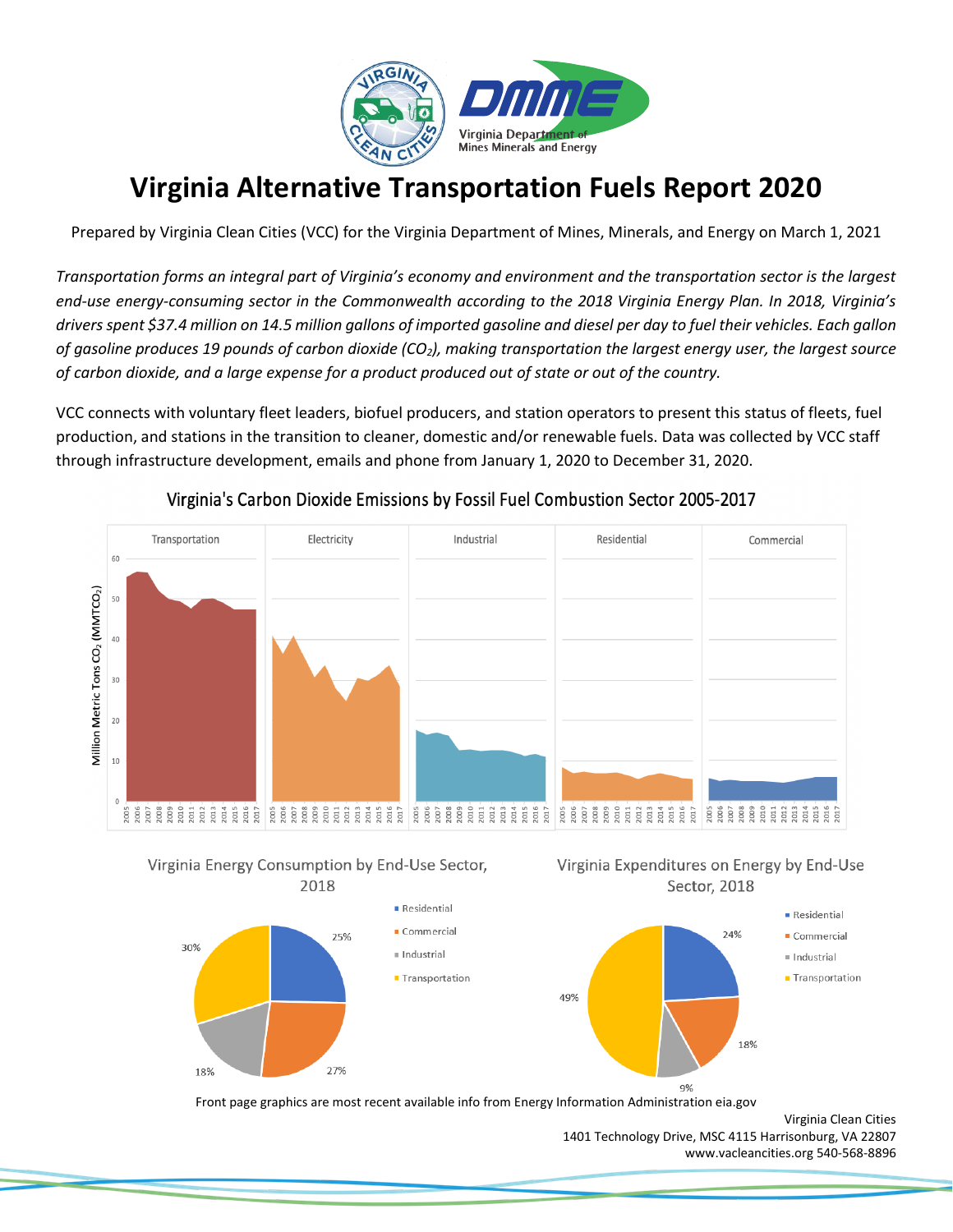### **SECTION I: ALTERNATIVE FUEL FLEET VEHICLES SUMMARY**

For the year ending December 31, 2020, the Commonwealth of Virginia saw a minor increase in the number of tracked alternative fuel fleet vehicles by 2.3%. At 27,598 vehicles in 101 green fleets, the current percentage of alternative fuel vehicles used in tracked clean fuel Virginia fleets is 42.3 percent of their vehicles. Ethanol, biodiesel, electric and propane vehicles made minor net gains in the past year, while decreases were seen in natural gas and in hybrid vehicles. The vehicles reported are in service with clean fleets, designated by operating five or more clean fuel vehicles, and include business fleets and local, state and federal government fleets.

#### **Table 1-1 and Figure 1-1. Alternative Fuel Fleet Vehicles: 2020**

| <b>Fuel Type</b>            | <b>CNG</b> | <b>E85</b> | <b>HEV</b> | <b>ELEC</b> | <b>BD</b> | <b>LPG</b> | <b>AFV</b><br><b>Total</b> |
|-----------------------------|------------|------------|------------|-------------|-----------|------------|----------------------------|
| 2019 Totals                 | 1466       | 17675      | 1456       | 706         | 4954      | 717        | 26970                      |
| 2020 Totals                 | 1501       | 17800      | 1461       | 863         | 4980      | 993        | 27598                      |
| 1-Year<br><b>Difference</b> | 35         | 125        | 5          | 157         | 26        | 276        | 628                        |
| % Growth                    | 2.4%       | 0.7%       | 0.3%       | 22.2%       | 0.5%      | 38.5%      | 2.3%                       |

The graph to the right shows the total alternative fuel fleet vehicles broken into light and heavy-duty classifications. A light duty vehicle is considered to be a class 1 through class 3 vehicles while a heavy-duty vehicle is class 4 through class 8.

### **Alternative Fuel Fleet Vehicles** in Virginia - January 2020



## **SECTION II: RENEWABLE BIOFUEL PRODUCTION SUMMARY**

Virginia is host to a rich agricultural economy and numerous corporations and entrepreneurs developing biofuels from plant or recycled materials as a replacement for or mixture with traditional transportation fuels of gasoline or diesel. Virginia research universities have developed advanced biofuels technologies. Currently there are three biodiesel facilities in operation in Virginia, which produced 2.4 million gallons, a 27% utilization of capacity. Synergy Biofuels in Pennington Gap has come back online with a plant in 2020. Renewable natural gas production will begin soon in the Commonwealth through a partnership between Dominion Energy and Smithfield Foods. The U.S. Energy Information Administration (EIA) estimates Virginia produced 7.3 trillion Btu of biofuel energy in 2018, EIA reports no Virginia oil energy production.



**Figure 2-1. Biofuel Production Capacity Achieved in Virginia: 2020**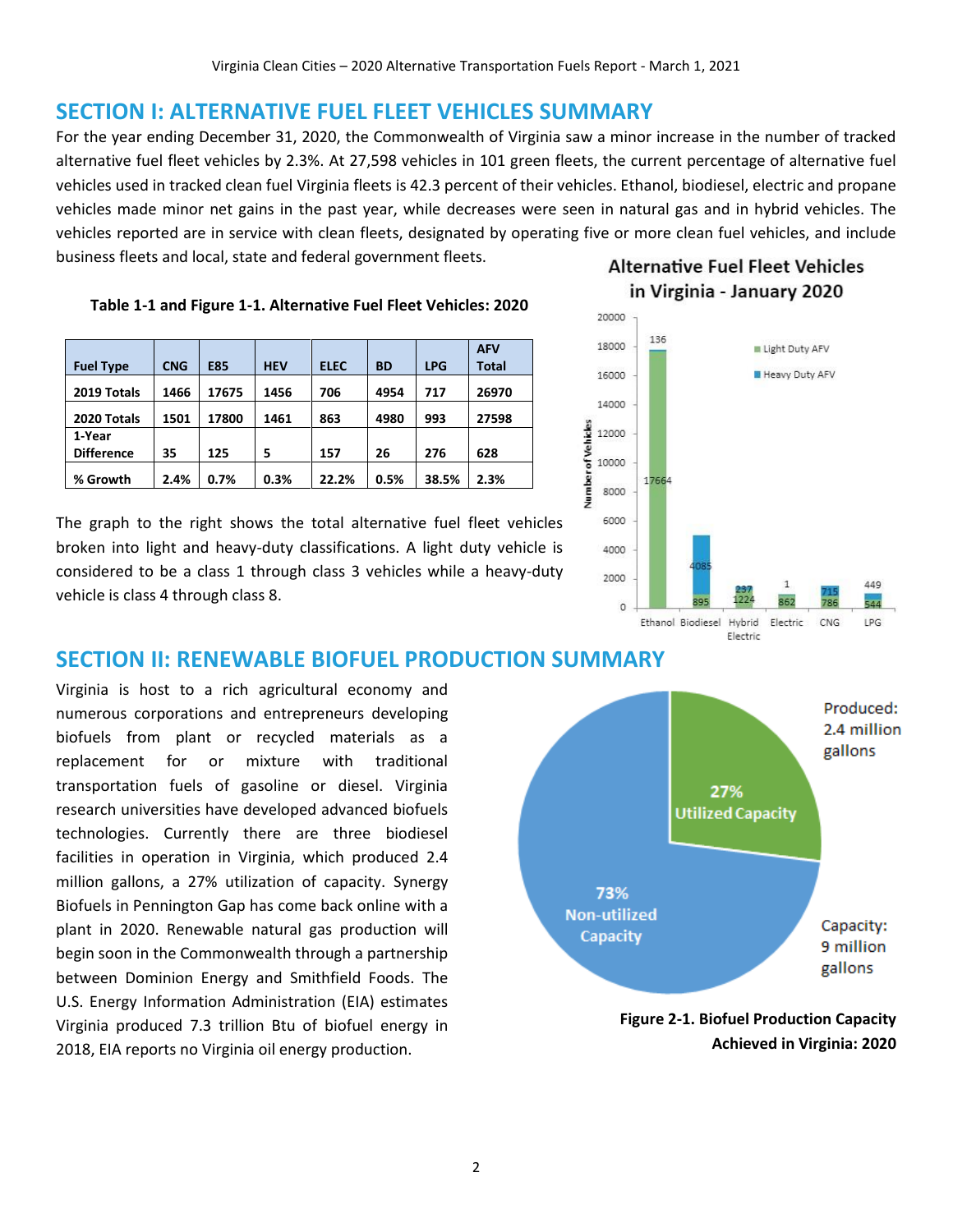### **SECTION III: ALTERNATIVE FUEL STATION SUMMARY**

The total number of alternative fuel stations reported for the Commonwealth of Virginia in 2020 is 963. Of those stations, 790 are public and 173 are private access stations such as individual fleet facilities. Virginia had a growth of 69 electric vehicles charging stations, marking a 10.25% growth for the year. It is important to note that under low cost gasoline and



**Year B5-B20 CNG E85 EV H2 LPG LNG Total** 2019 35 30 50 673 0 104 2 894 2020 35 30 50 742 0 104 2 963 Growth 0.0% 0% 0% 10% 0% 0% 0.0% 7.7% diesel there have not been declines in alternative fuel station locations. Overall, there were net of 69 new stations reported in Virginia.

The largest future infrastructure projects are in electric, as additional stations from Electrify America and first stations from EVgo for electric charging and many more are planned.

**Figure 3-1. Alternative Fuel Stations in Virginia: 2020**

#### **Table 3-1. Alternative Fuel Station Growth in Virginia: 2020**

Although some fuel types showed no growth, the net total number of alternative fuel stations in Virginia increased by 7.7%. Over the last years, electric vehicle charging stations have exhibited the largest growth and have become the most prevalent alternative fuel station in Virginia, attributed to the low cost of infrastructure, and the need for per-vehicle infrastructure at workplaces and destinations. Liquefied natural gas (LNG) and hydrogen stations have continually made up the smallest proportion of stations and this held true for 2020. Overall, the total number of alternative fuel stations in Virginia has continued to increase as alternative fuel use continues to expand, as seen in Figure 3-2 below.



#### **Figure 3-2. Growth Total of Virginia Alternative Fuel Stations by Fuel Type: 2020**